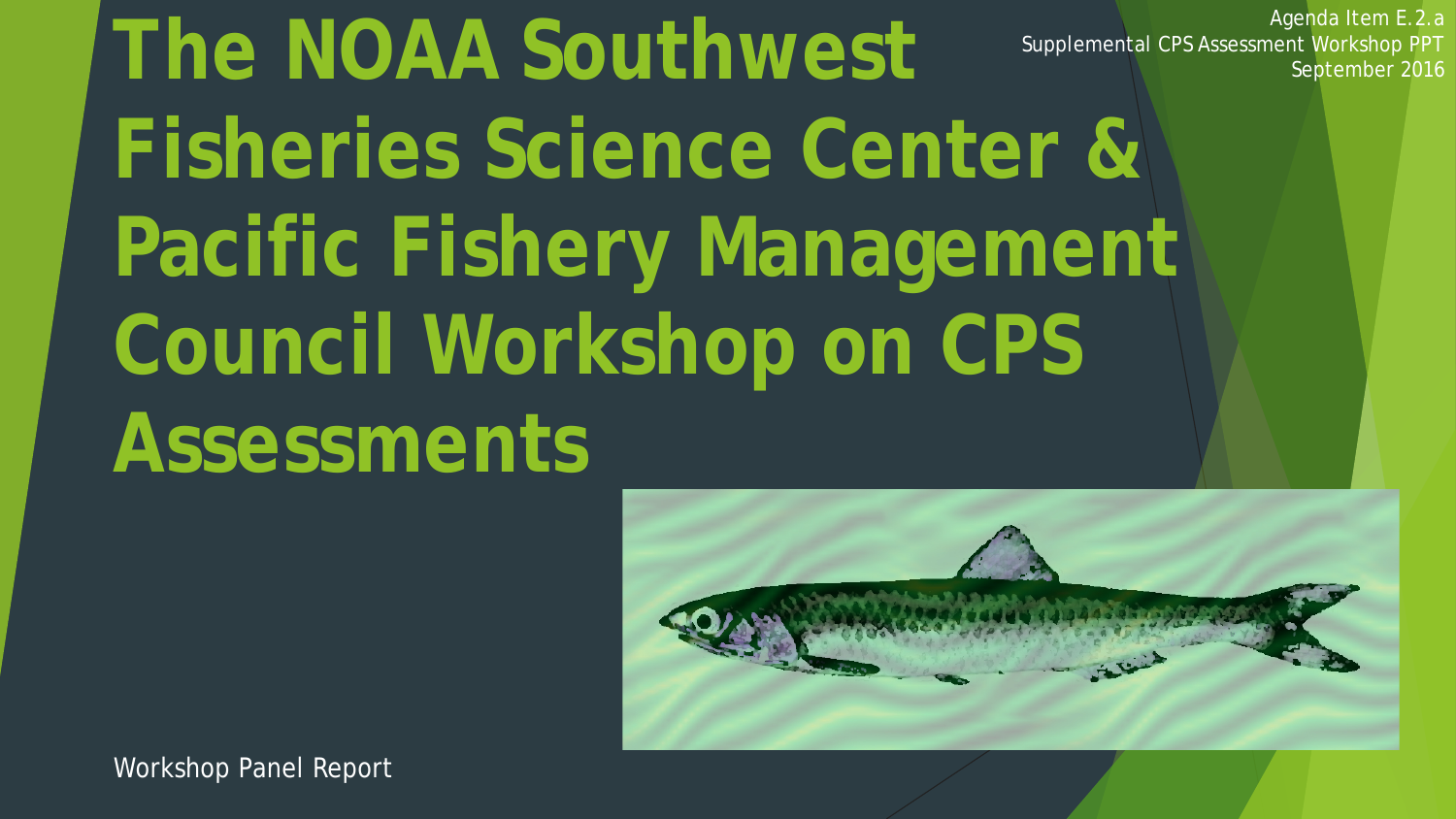## Terms of Reference

- ▶ Evaluate model-based assessment approaches by using examples from other parts of the world where small coastal pelagic species are routinely assessed
- ▶ Compare available data, surveys, equipment, staffing resources, and other factors that affect stock assessments with reference to the situation for the central subpopulation of northern anchovy (CSNA) stock

Priority to CSNA:

- ▶ Other CPS stocks to consider: NSNA, jack mackerel, and others as appropriate
- Consider empirical approaches (biomass estimates) for harvest control rules
- Recommend methods and data collection/analyses for key CPS stocks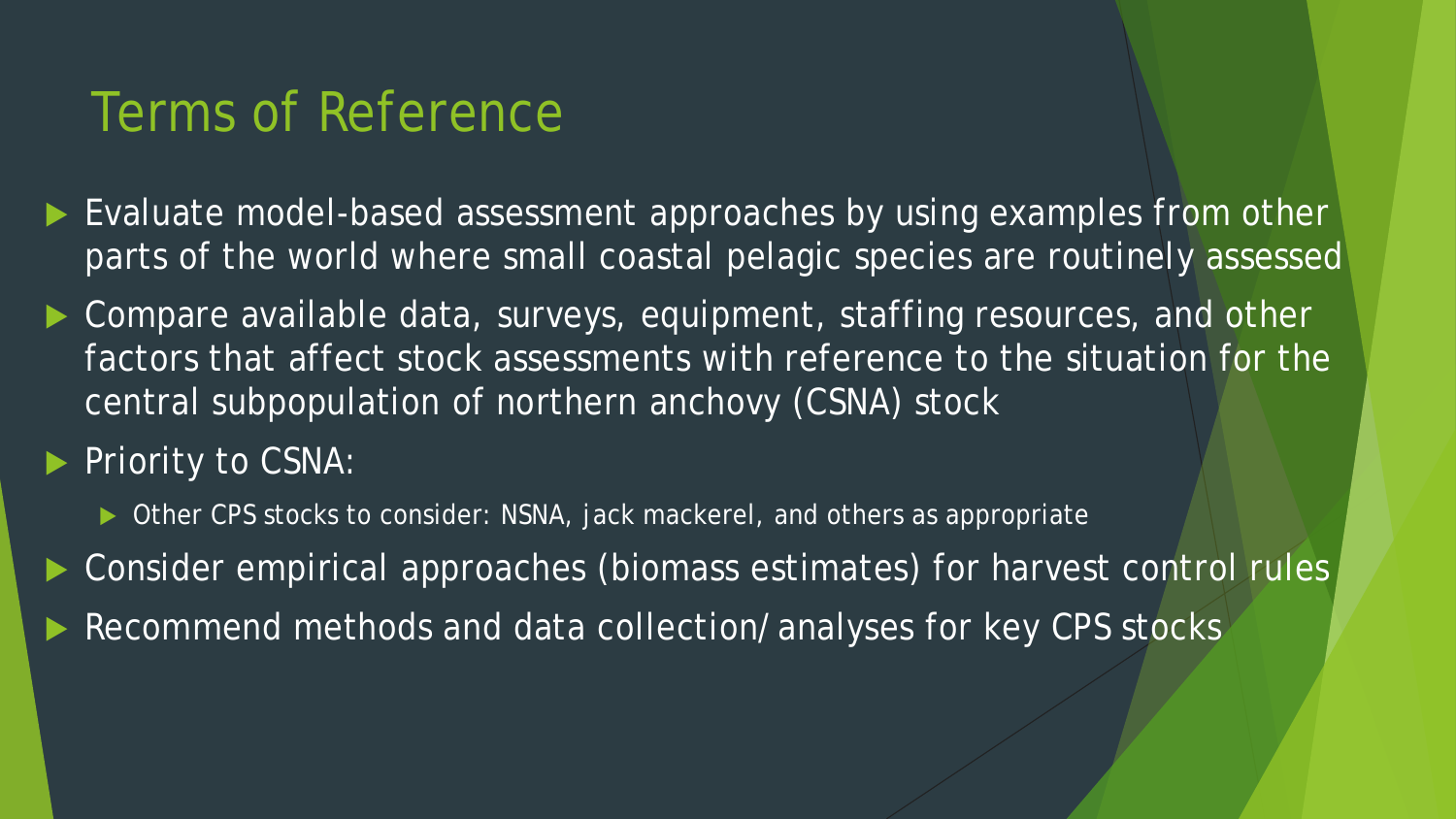## **Panelists**

- Jim Ianelli (co-chair, AFSC)
- André Punt (co-chair, SSC)
- Evelyn Brown (SSC)
- Will Satterthwaite (SSC)
- Owen Hamel (SSC)
- Martin Dorn (SSC)
- Aaron Berger (SSC)
- Diane Pleschner-Steele (CPSAS)
- Lorna Wargo (CPSMT)
- Doug Butterworth (UCT)
- Mike Prager (NMFS, retired)
- Alexandra Silva (IPMA, Portugal)
- Ian Stewart (IPHC)
- David Crabbe (PFMC)
- Corey Niles (PFMC)
- Steve Haeseker (PFMC, USFWS)
- Josh Lindsay (NMFS WCR, CPSMT)

36 other participants attended various sessions of the meeting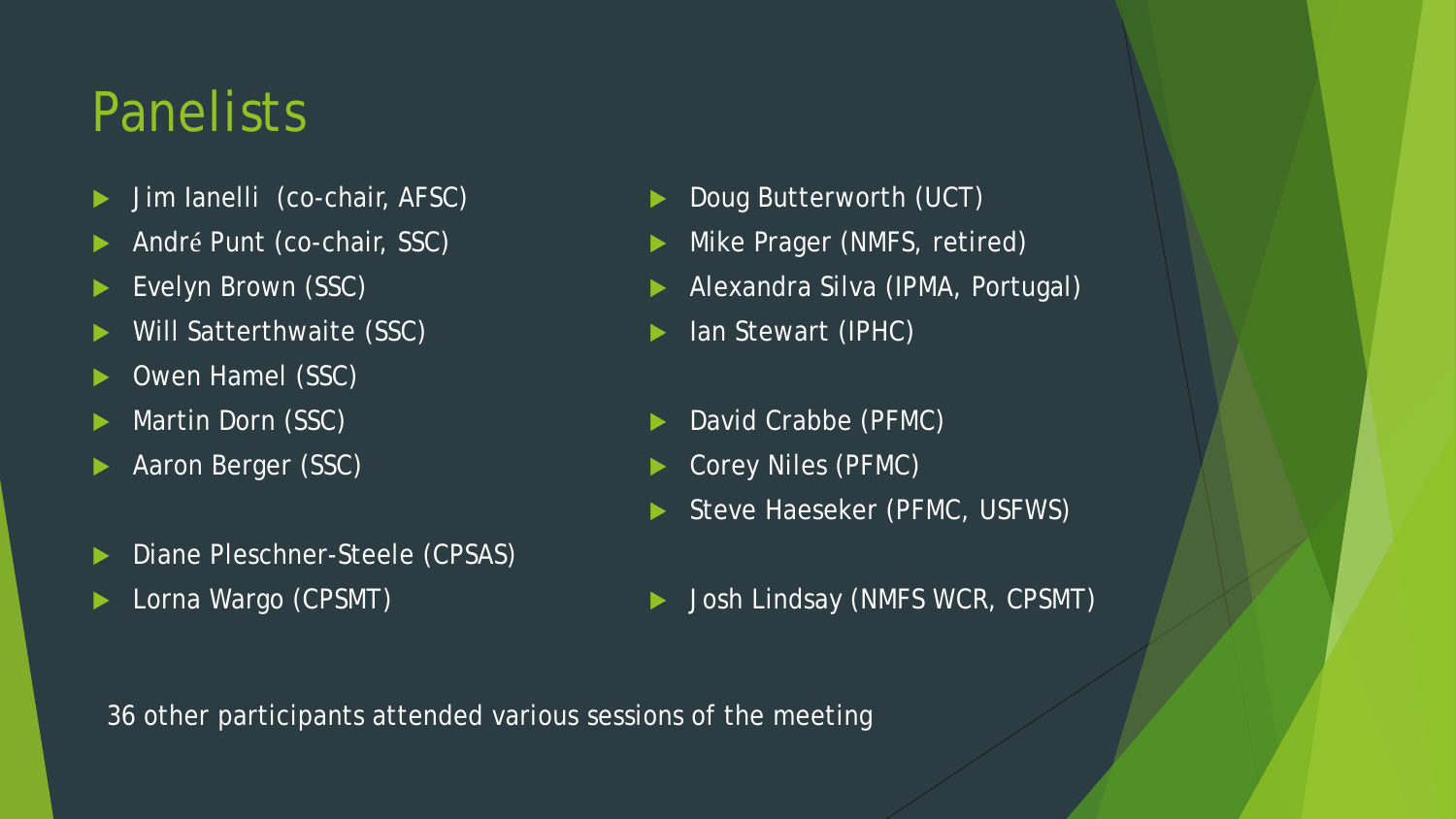# Review of CPS Fisheries, Assessments and Management Systems

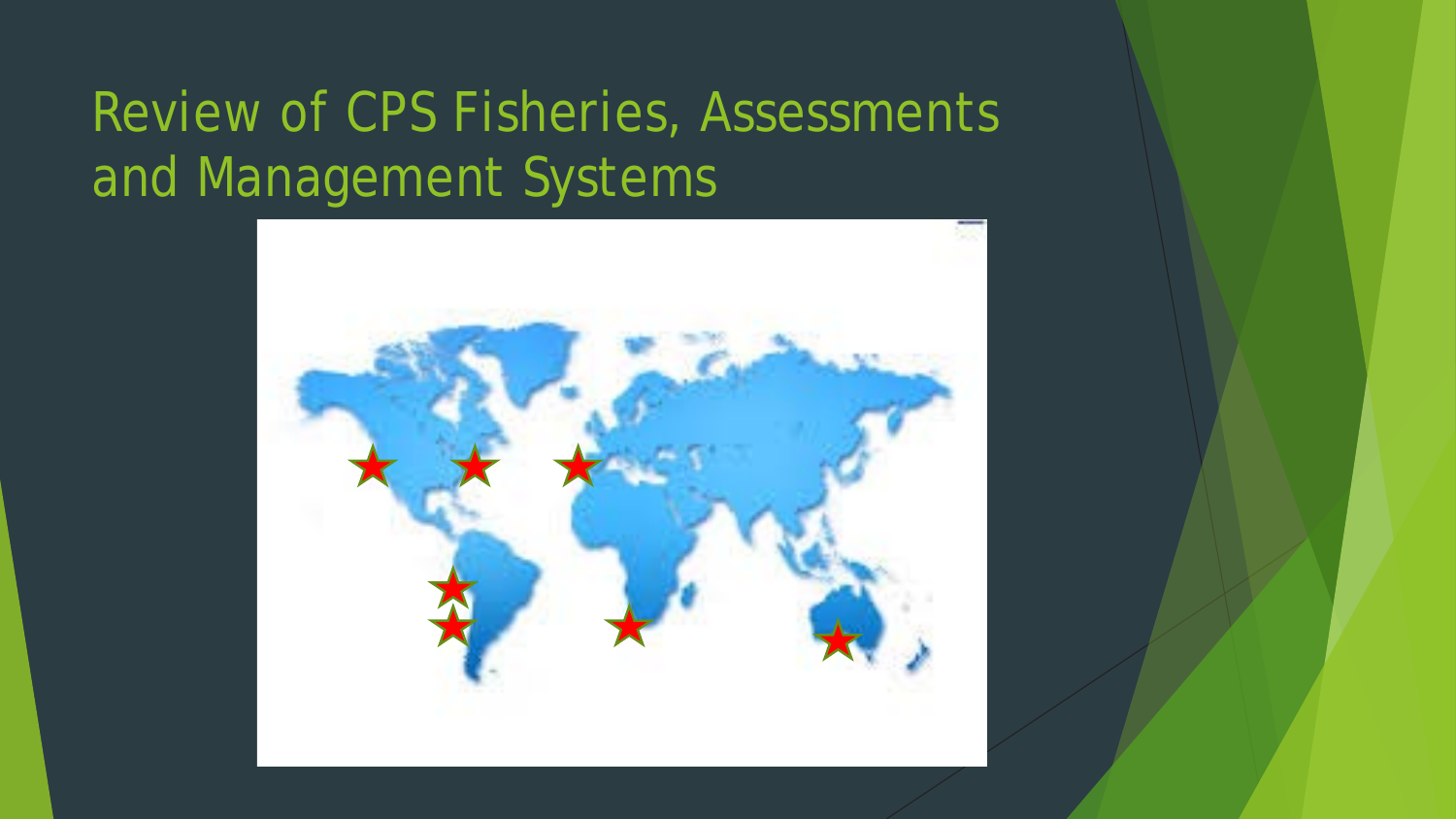# Review of CPS Fisheries, Assessments and Management Systems

#### **Outside of California Current system:**

- **Accounting for biases and uncertainty in acoustic survey data important**
- **Age, growth and maturity data often highly variable**
- ▶ Data workshops key
- **Habitat information may help sampling and estimation**
- **Harvest control rules often simple to implement**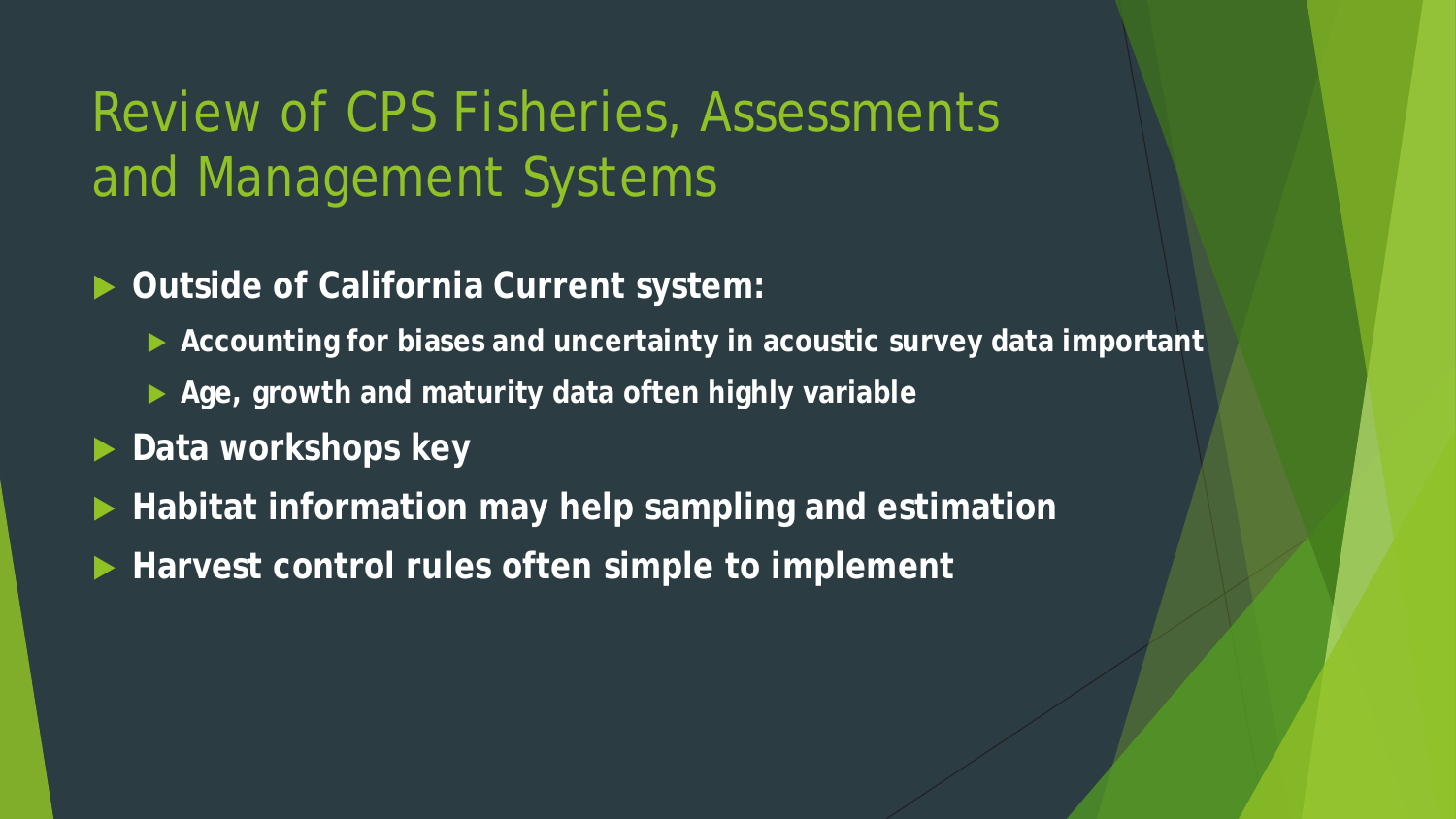#### Data for west coast CPS-I; Acoustic Trawl method (ATM)

- Effective tool to quantify west coast CPS
- 2011 review did not endorse ATM data for Pacific mackerel, jack mackerel, and northern anchovy
	- Concerns included incomplete spatial coverage
- Revisit use of ATM for CSNA?
	- Due to wider distribution of CSNA in 2015, ATM team believed an estimate for 2015 could be produced (unavailable during workshop)
	- $\blacktriangleright$  Prior years not usable, future years might be
- Key concerns with the ATM estimates of abundance for the CSNA:
	- the proportion of the biomass inshore of the survey area and
	- 2. the biomass missed in surface waters.

#### **Panel conclusion:**

**ATM surveys have the potential to provide data on absolute abundance of anchovy. However, use of these data for management purposes should be restricted to providing an estimate of abundance only for the area and the portion of the water column surveyed, until a Methodology Review (and possibly additional research) can be undertaken to address concerns about the proportion of the population inshore of the survey area and the proportion in the surface waters.**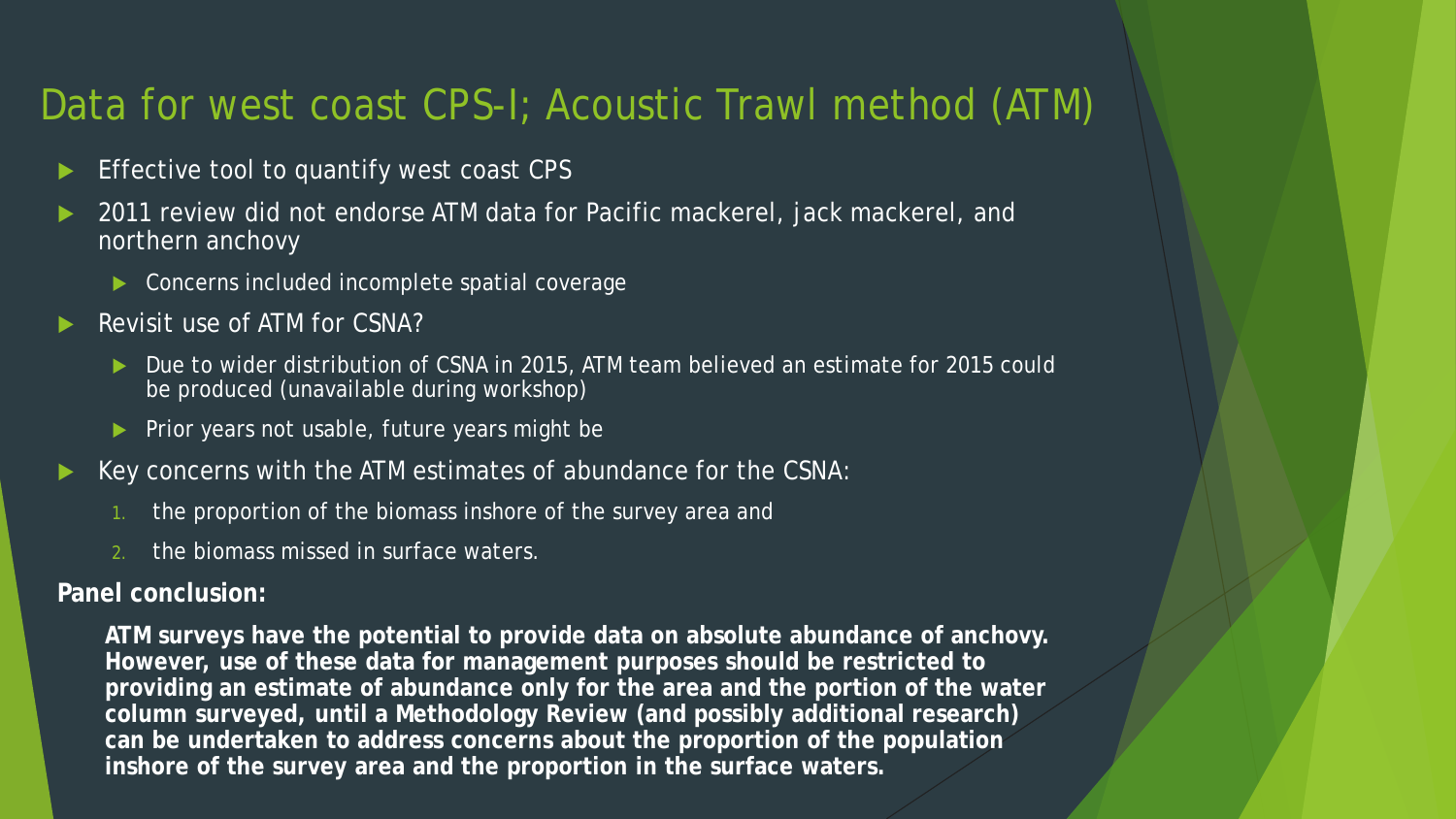### Data for west coast CPS-II: Egg and larval indices

- CalCOFI core area (roughly from San Diego to Point Conception):
	- Sampled 2 times per year (fall and summer) since 1951
- ▶ 'DEPM light' proposed at workshop:
	- "Work backwards" from egg/larvae to spawning biomass required to produce them
	- An extension of the approach published by MacCall et al. (2016)
	- Similar to the TEP estimates used in the sardine assessment
	- ▶ Could provide a timeseries of abundance estimates, but likely with high variance

Key concern: spatial overlap between the CalCOFI egg and larvae sampling and spawning

- ► E.g., habitat models indicate good jack mackerel habitat outside CalCOFI area
- Overlap with CSNA spawning habitat higher, but:
	- **anchovy eggs have been found well down the coast into Mexico**
	- there can be considerable spawning activity inshore that is not well captured by the current design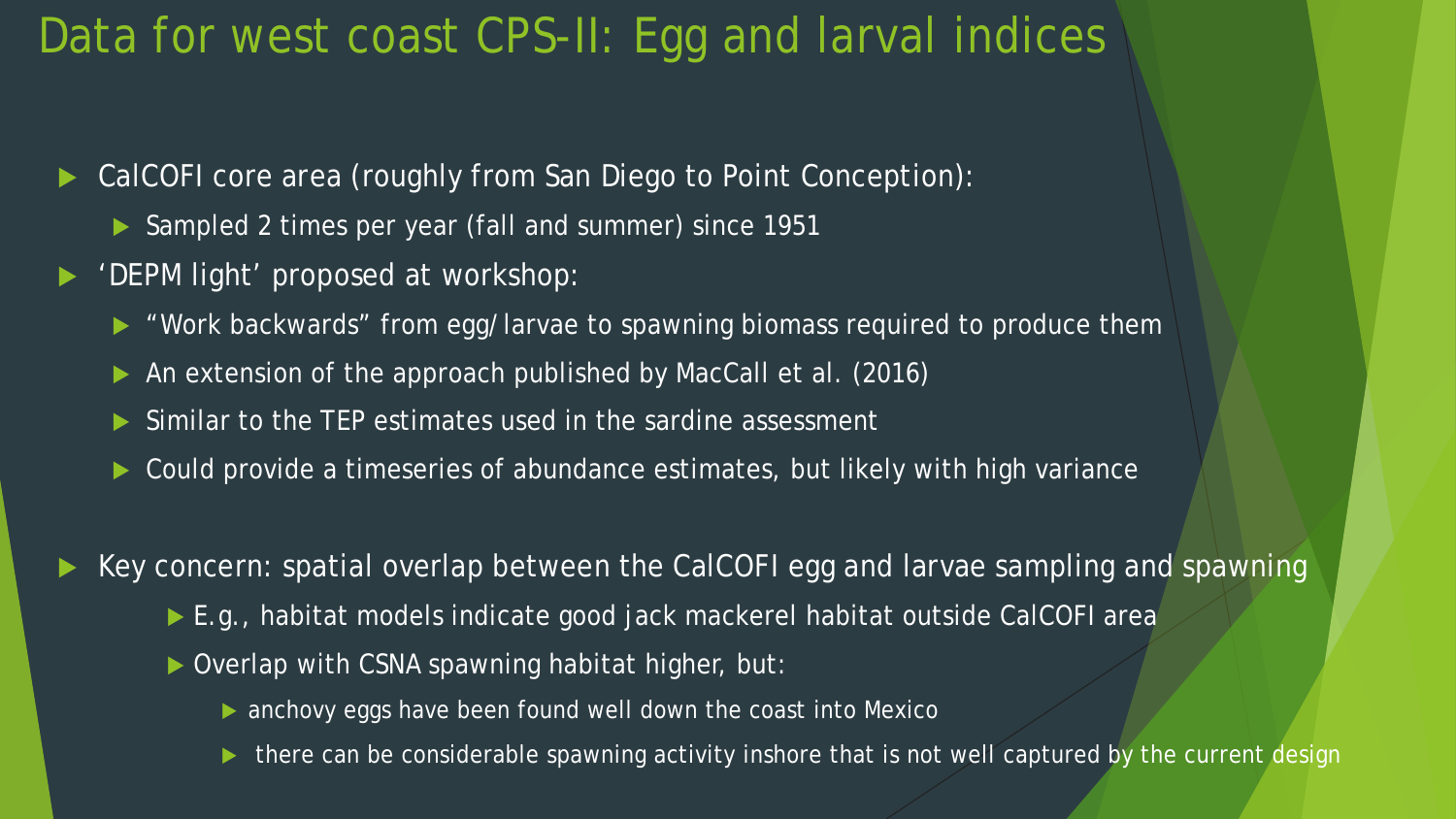## Data for west coast CPS-III

- Aerial surveys
	- Have potential to provide data on abundance for a wide area, rapidly
	- Could estimate the proportion of anchovy inshore of the ATM survey area
	- **Aerial survey concerns:** 
		- ► Lack of established methods for analyzing their data
		- **Potential methods need review**
		- Impediments such as weather conditions (especially fog) limit scheduling
- Juvenile rockfish survey
	- Some potential in CPS assessments (e.g., use in informing recruitment assumptions for the 2016 Pacific sardine assessment)
	- For CSNA uncertainty on proportion of adult stock covered remains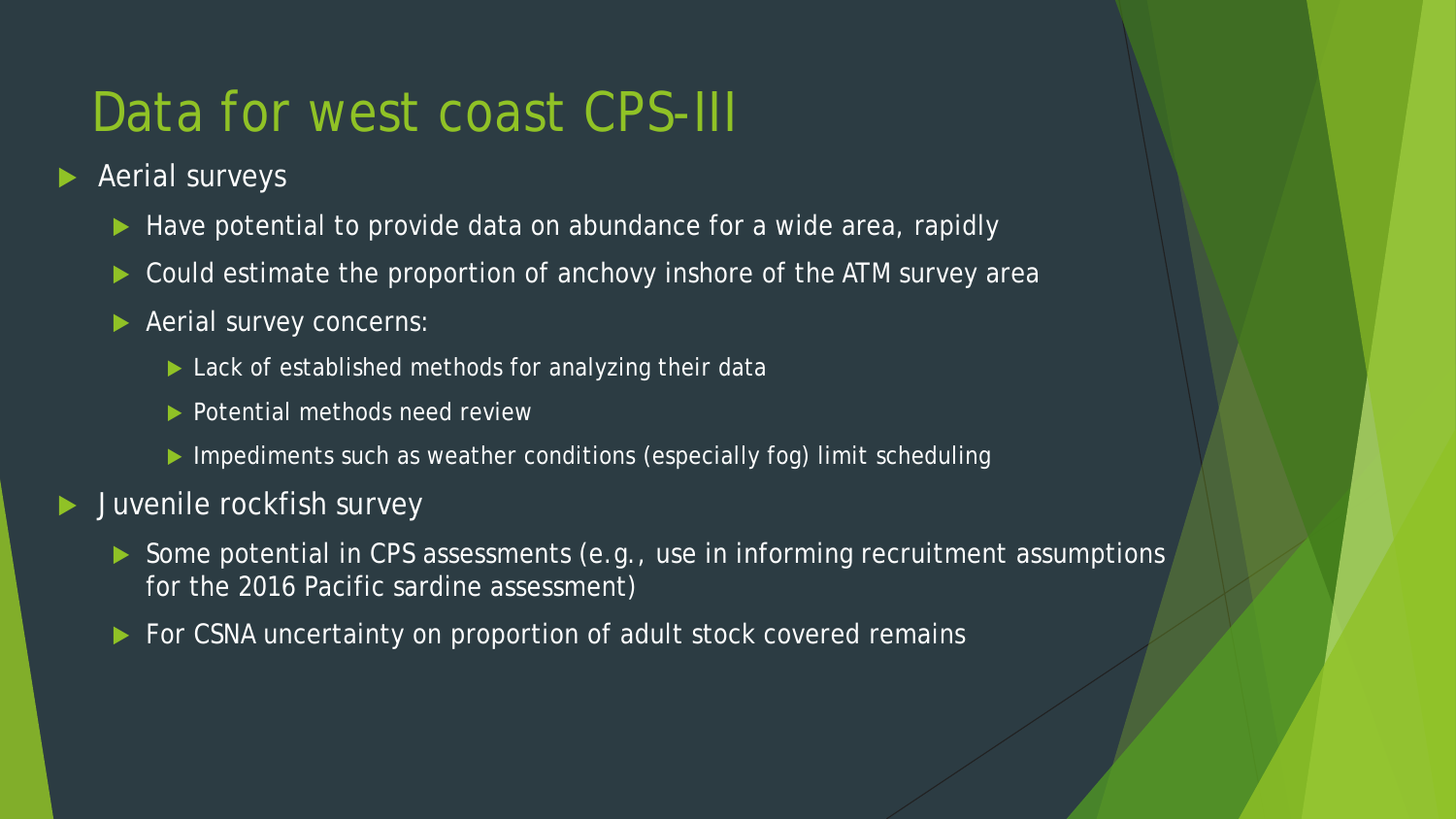# Potential assessment methods (with a focus on CSNA)-I

- Indices of abundance directly:
	- ▶ 'DEPM light' indices based on egg and larval data
	- ATM estimates (at least for 2015)
- Biomass dynamic approaches:
	- ▶ The last assessment of the CSNA (Jacobson et al. 1994) was based on this type of approach
	- Extended method has not been implemented, tested or reviewed
- DLMTool:
	- ▶ Additional research needed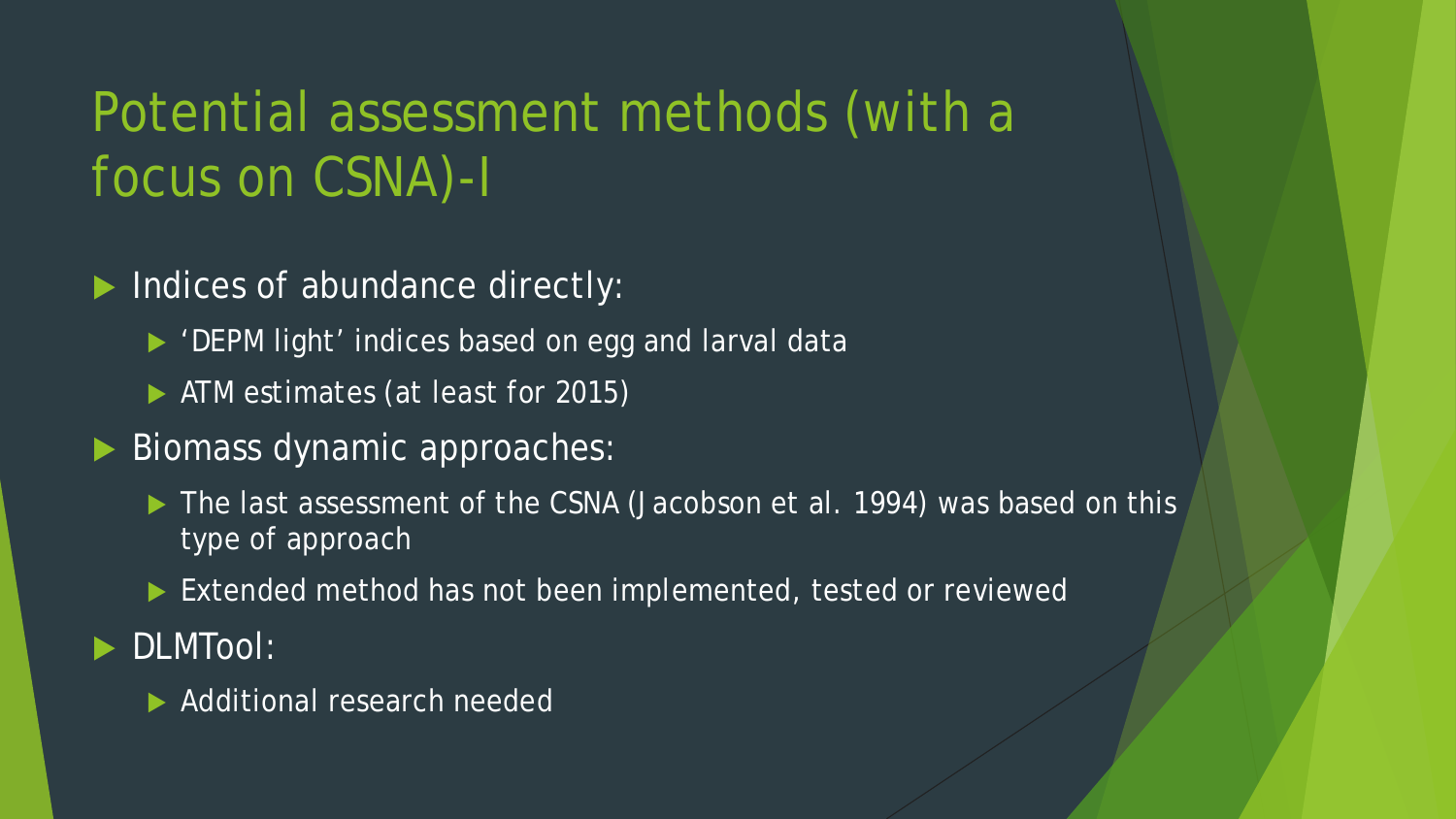# Potential assessment methods (with a focus on CSNA)-I

A full, integrated, age-structured assessment:

- ▶ This is the best long-term approach for providing management advice for CSNA
- ▶ Would require a STAR Panel review
	- ▶ Components might require methodology reviews as well
- ▶ Could include information on age and from all of the available surveys
- Workshop demonstrated a "proof-of-concept" using simulated data
	- $\blacktriangleright$  (there is some circularity here)
- Available staffing resources for conducting such an assessment was unclear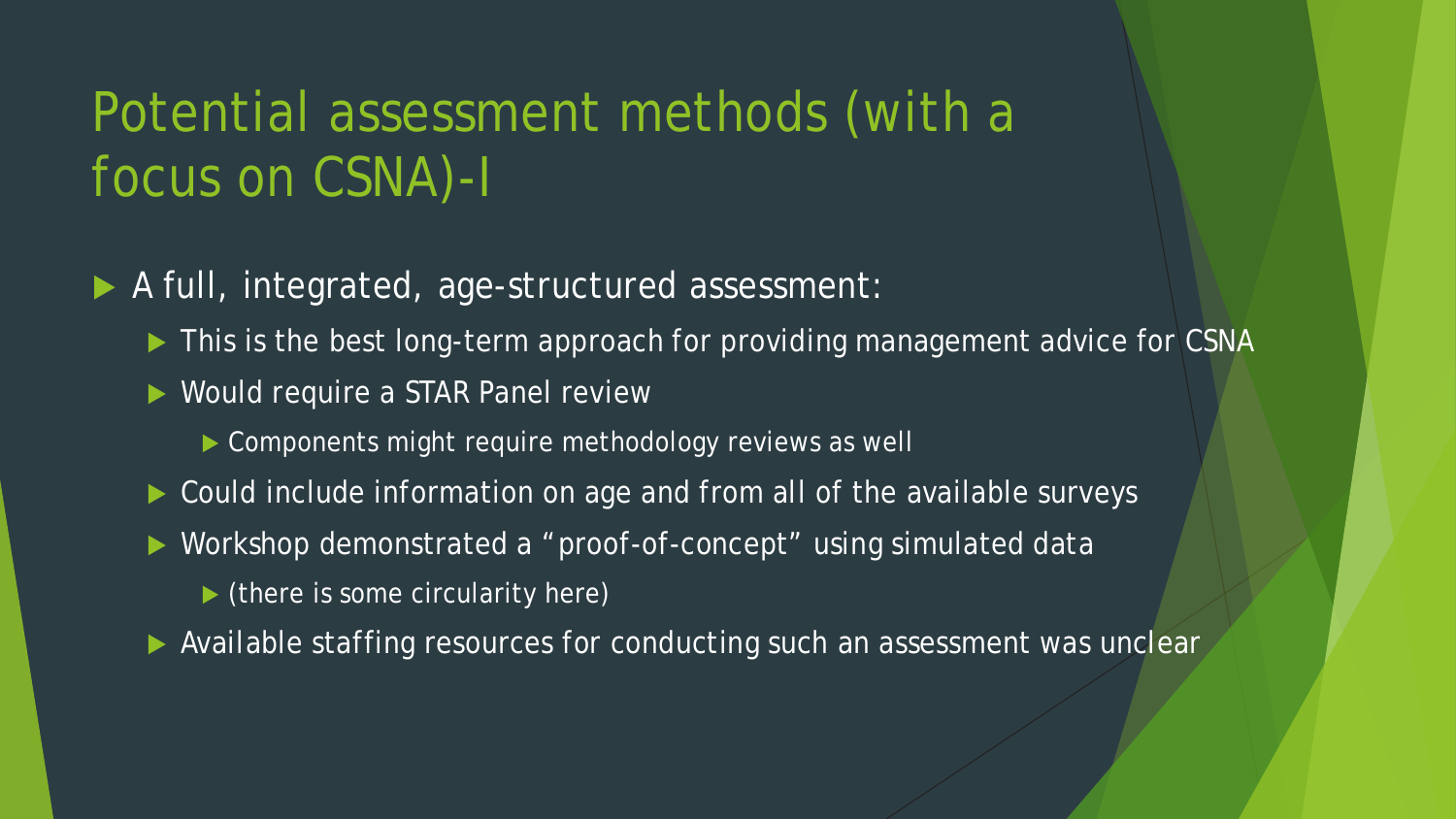Potential options for a short-term approach to provide some preliminary information on the status of the CSNA at the November 2016 Council meeting

- Use DEPM/DEPM light to construct an index of abundance for the CSNA and provide estimates of absolute spawning biomass. The estimates will be negatively biased to an unknown extent due to the egg and larval surveys not covering the full range of the stock.
- ▶ The ATM survey results for 2015 could be analyzed to provide a (negatively biased) estimate of absolute abundance of the CSNA for the surveyed area if catchability is assumed to be 1.
- ▶ The estimates of absolute spawning biomass from the ichthyoplankton-based model should be compared to the estimate of biomass from the ATM survey, while realizing that both are expected to be underestimates.
- **NOTE: Whether, the analyses should be reviewed by the SSC, its CPS subcommittee or a STAR Panel was beyond the scope of this workshop.**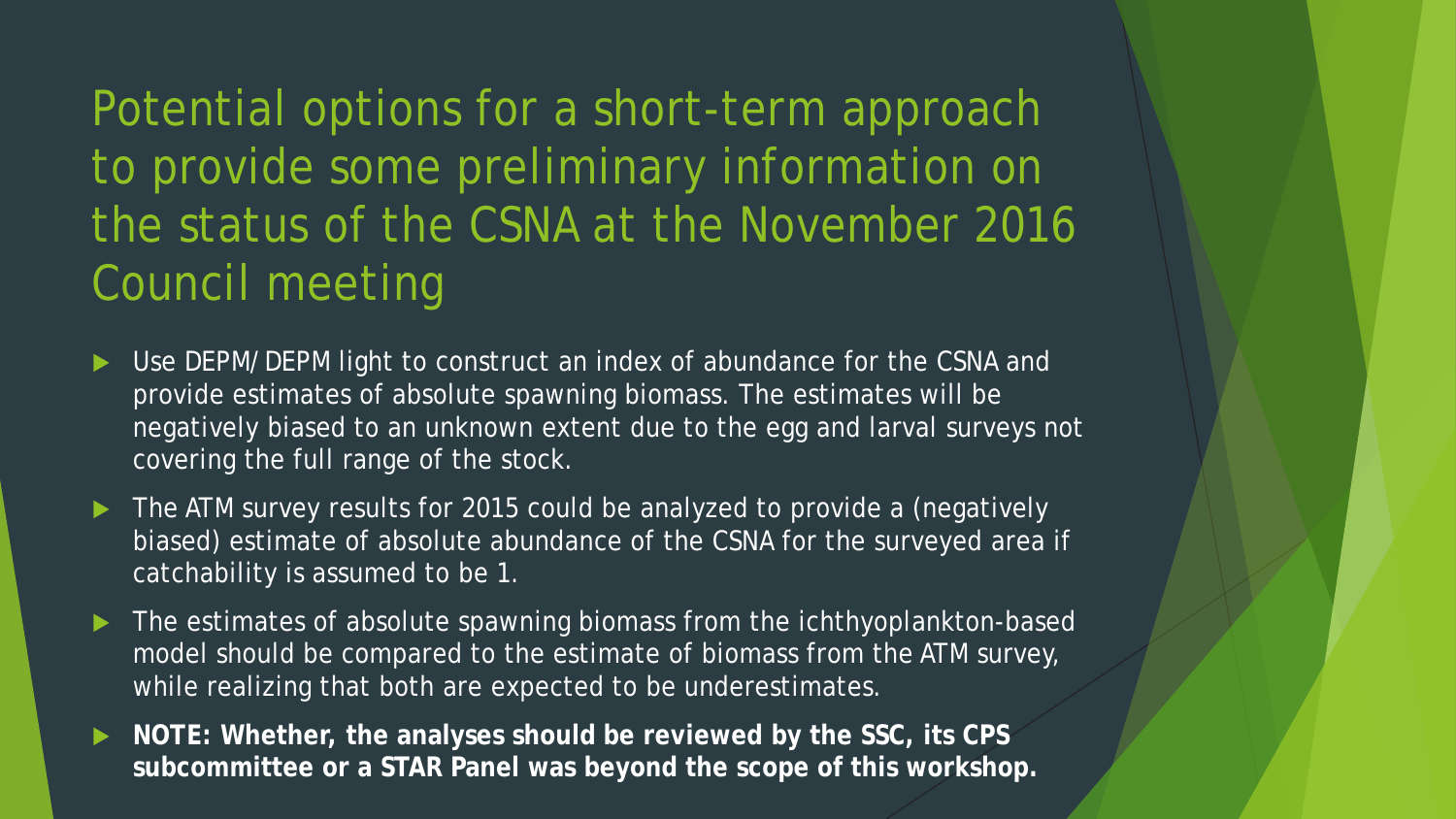### Other stocks

#### Northern subpopulation of northern anchovy

 A (likely negatively biased) estimate of biomass could be computed from the 2015 ATM survey results. In addition, the data from the NWFSC survey of the Columbia plume should be analyzed to assess whether these data could be used to provide a relative index of abundance.

#### **Jack mackerel**

 Jack mackerel bycatch in the hake fishery should be analyzed to assess whether these data could provide an index of relative abundance

#### **Pacific mackerel**

The next assessment should consider evaluating an index of abundance for Pacific mackerel based on data from the hake fishery as noted above for jack mackerel